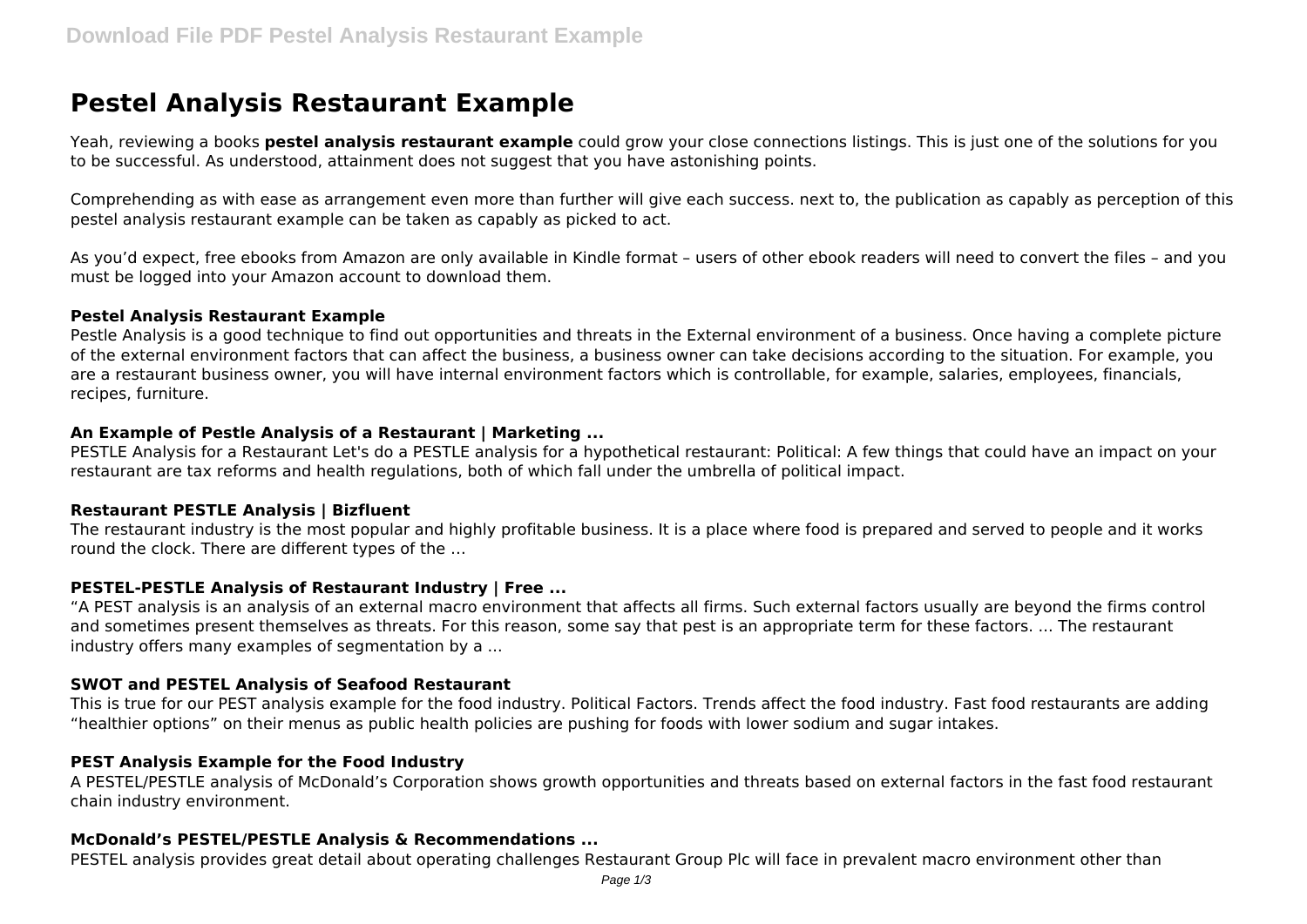competitive forces. For example an Industry may be highly profitable with a strong growth trajectory but it won't be any good for Restaurant Group Plc if it is situated in unstable political environment.

#### **Restaurant Group Plc PESTEL / PEST & Environment Analysis ...**

Examples of PESTLE analysis may include a real life case study in which PepsiCo, a beverage giant carried out the PESTLE analysis over its brands.

#### **Examples of PESTLE Analysis**

4. Pestle Analysis Examples: Adidas. In this section, we will share fourth of the five pestle analysis examples. Adidas is in sport's shoes and apparel. It is the Germany based firm. It got its name inspired by its founder Adolf Hassler. The company is still running well and tackling all the economic challenges of various economies.

#### **5 Best and Practical Pestle Analysis Examples to Know**

PESTEL analysis provides great detail about operating challenges Chipotle Mexican Grill, Inc. will face in prevalent macro environment other than competitive forces. For example an Industry may be highly profitable with a strong growth trajectory but it won't be any good for Chipotle Mexican Grill, Inc. if it is situated in unstable political environment.

## **Chipotle Mexican Grill, Inc. PESTEL & Environment Analysis**

Characteristics of an Effective and Efficient Restaurant SWOT Analysis. Before you can come up with a restaurant strategic plan, you still first need to execute a restaurant SWOT analysis.A comprehensive restaurant SWOT analysis will allow you to identify the proper and appropriate strategies, tactics, and action plans that you can incorporate in your activities and programs.

#### **12+ Restaurant SWOT Analysis Examples – PDF, Word, Pages**

PESTEL Analysis Examples. The pestel analysis examples below were written by our expert writers, as a learning aid to help you with your studies. If you are looking for help with your pestel analysis then we offer a comprehensive writing service provided by fully qualified academics in your field of study.

#### **PESTEL Analysis Examples | BusinessTeacher.org**

A PEST analysis is a business tool that can help determine the macroeconomic factors that will impact a business. Specifically a PEST analysis measures the political, economic, social and technological factors that impact a business. A PEST analysis of a restaurant can be useful for determining if the environment is appropriate for such a business.

#### **Pest Analysis of a Returant - Free Essay Examples and ...**

For the convenience of the students, we have also put together some examples of the PESTLE analysis for a better understanding of the students. Examples of PESTLE/PESTEL Analysis 1. Starbucks: Starbucks is a popular American restaurant chain that has spread its wings in different parts of the world.

#### **5 practical examples of PESTLE analysis that students ...**

A PESTEL analysis or PESTLE analysis (formerly known as PEST analysis) is a framework or tool used to analyse and monitor the macroenvironmental factors that may have a profound impact on an organisation's performance. This tool is especially useful when starting a new business or entering a foreign market.